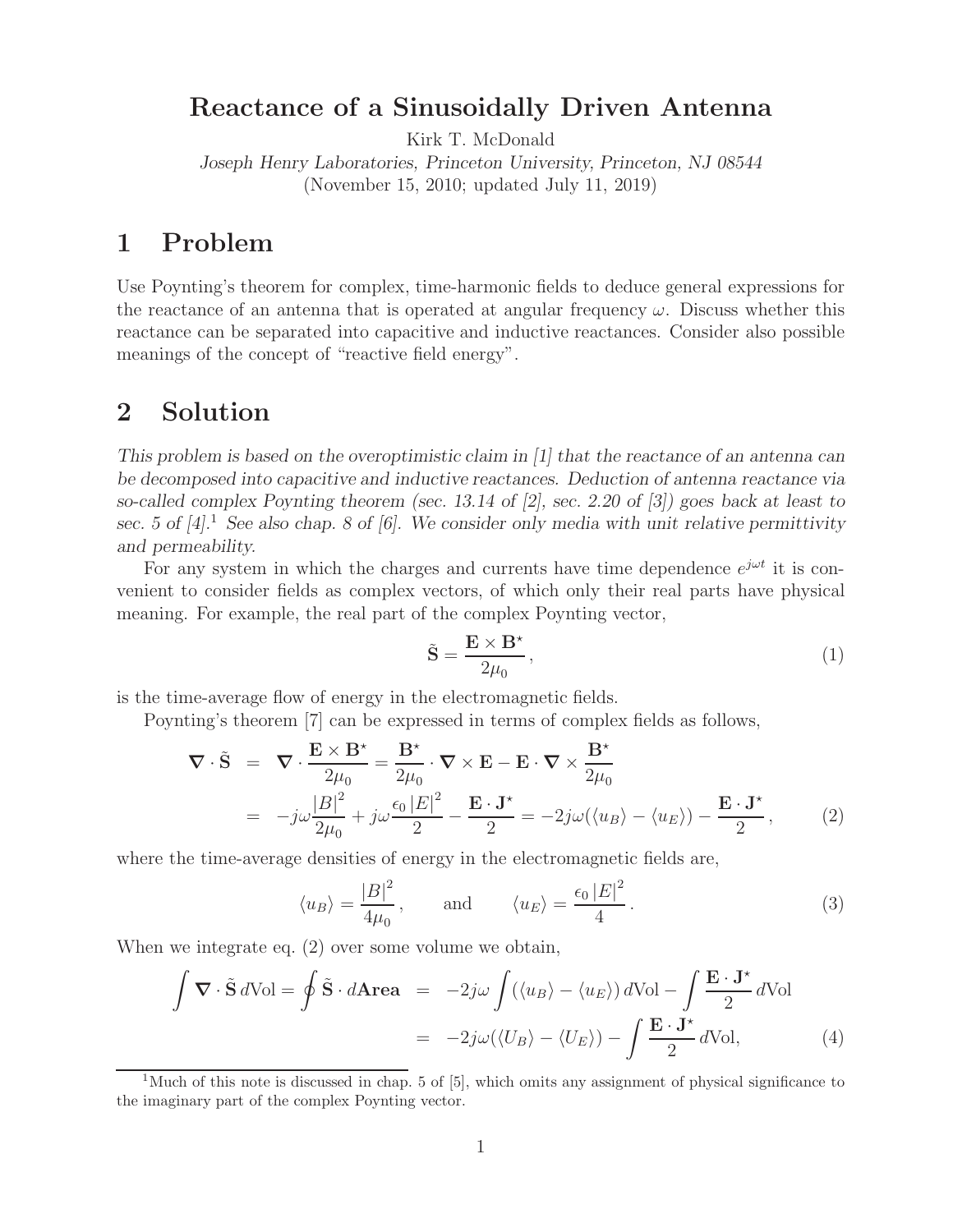where  $\langle U_B \rangle = \int \langle u_B \rangle dVol$  and  $\langle U_E \rangle = \int \langle u_E \rangle dVol$  are the total, time-average energies of the magnetic and electric fields in that volume.

In the case of an antenna, we take the volume to be all the space outside the antenna and outside its power source, where we suppose that the power source for the antenna fits in the (small) space between its two terminals. Then,  $J = 0$  everywhere in this volume, so  $\int \mathbf{E} \cdot \mathbf{J}^* dVol = 0.$ 

The surface of this volume has three regions: a sphere at "infinity," the surface of the conductors of the antenna (excluding the small surfaces of the terminals that face the power supply), and the (small) surface of the power supply that does not face the terminals. Then,

$$
\oint \tilde{\mathbf{S}} \cdot d\mathbf{Area} = \oint_{\infty} \tilde{\mathbf{S}} \cdot d\mathbf{Area} + \oint_{\text{antenna}} \tilde{\mathbf{S}} \cdot d\mathbf{Area} + \oint_{\text{power supply}} \tilde{\mathbf{S}} \cdot d\mathbf{Area}
$$
\n
$$
= \langle P_{\text{rad}} \rangle + \langle P_{\text{Ohmic}} \rangle - \langle P_{\text{power supply}} \rangle. \tag{5}
$$

The integral of the Poynting vector over a sphere at "infinity" is the (to,e-average) power  $\langle P_{\text{rad}} \rangle$  that is "radiated to infinity". The integral of the Poynting vector into the surface of the antenna is  $\langle P_{\text{Ohmic}} \rangle$ , taking note of the fact that the flow of energy across the surface of the antenna is zero in the limit of a perfect conductor (since then  $\mathbf{E}_{\text{tangential}} = 0$  and therefore  $\mathbf{S}_{\perp} = 0$ , and that energy must flow into a resistive conductor to replace the Ohmic losses. Similarly, the power supply does not deliver energy into the antenna, but rather energy flows directly from the power supply into the volume outside it (and the antenna).<sup>2</sup>

Defining  $I$  to be the (complex) current at the terminals of the antenna, we write the (time-average) power as  $Z|I|^2/2$ , where for the surface at "infinity" we define  $Z = R_{rad}$  $2\langle P_{\text{rad}}\rangle / |I|^2$  = radiation resistance, for the antenna conductors we define  $Z = R_{\text{Ohmic}} =$  $2 \langle P_{\text{Ohmic}} \rangle / |I|^2$  = terminal resistance,<sup>3</sup> and for the power supply we define  $Z = Z_{\text{antenna}} =$ total terminal impedance of the antenna as seen by the power supply.

Combining eqs. (4) and (5) we have,

$$
Z_{\text{antenna}} = \frac{2 \langle P_{\text{power supply}} \rangle}{|I|^2} = R_{\text{rad}} + R_{\text{Ohmic}} + \frac{4j\omega(\langle U_B \rangle - \langle U_E \rangle)}{|I|^2} \equiv R_{\text{antenna}} + jX_{\text{antenna}}, \tag{6}
$$

where,

$$
R_{\text{antenna}} = R_{\text{rad}} + R_{\text{Ohmic}}, \quad \text{and} \quad X_{\text{antenna}} = \frac{4\omega(\langle U_B \rangle - \langle U_E \rangle)}{|I|^2} \equiv \omega L - \frac{1}{\omega C}, \quad (7)
$$

introducing the antenna reactance  $X_{\text{antenna}}$ , inductance  $L$  and capacitance  $C$ . The total energies  $\langle U_B \rangle$  and  $\langle U_E \rangle$  are infinite, so we cannot immediately identify  $L = 4\omega \langle U_B \rangle / |I^2|$ and  $C = |I|^2 / 4\omega^2 \langle U_E \rangle$ .

<sup>&</sup>lt;sup>2</sup>The conductors of the antenna guide the energy from the power supply into the space around the antenna, but they do not generate this power. The antenna can be thought of as a waveguide, or an inside-out resonant cavity, which suggests that the concepts of capacitance and inductance may be relevant here.

<sup>&</sup>lt;sup>3</sup>The terminal resistance depends on details of the current distribution in the antenna, and is not directly measurable by an "Ohm-meter".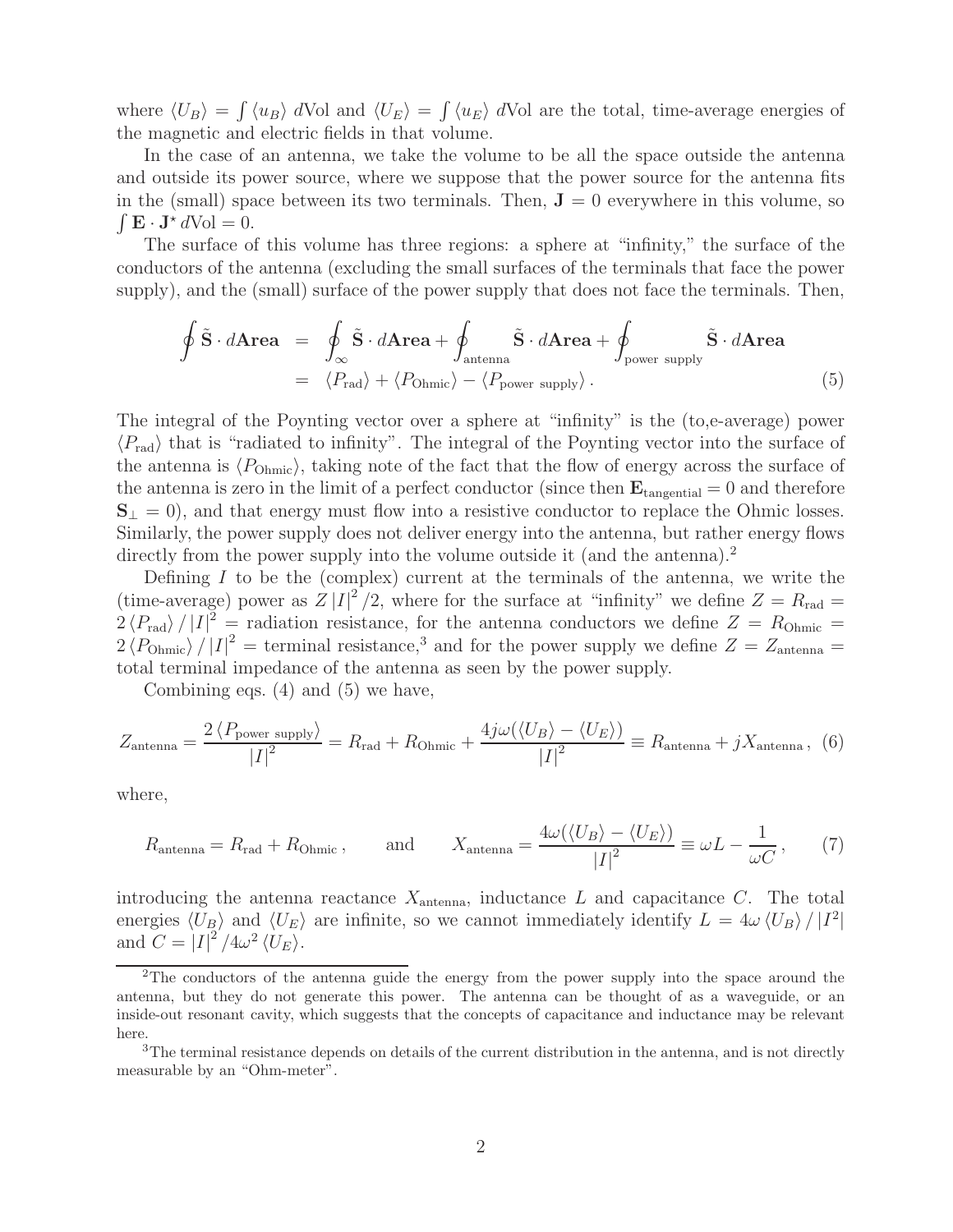We note that the electric and magnetic fields can be related to the charge and current densities  $\rho$  and **J** in the antenna and the power supply according to [8],

$$
\mathbf{E}(\mathbf{x},t) = \frac{1}{4\pi\epsilon_0} \int \frac{\rho \hat{\mathbf{R}}}{R^2} e^{j(\omega t - kR)} d^3 \mathbf{x}' + \frac{\mu_0 c}{4\pi} \int \frac{(\mathbf{J} \cdot \hat{\mathbf{R}}) \hat{\mathbf{R}} + (\mathbf{J} \times \hat{\mathbf{R}}) \times \hat{\mathbf{R}}}{R^2} e^{j(\omega t - kR)} d^3 \mathbf{x}'
$$

$$
+ \frac{j\mu_0 \omega}{4\pi} \int \frac{(\mathbf{J} \times \hat{\mathbf{R}}) \times \hat{\mathbf{R}}}{R} e^{j(\omega t - kR)} d^3 \mathbf{x}', \tag{8}
$$

$$
\mathbf{B}(\mathbf{x},t) = \frac{\mu_0}{4\pi} \int \frac{\mathbf{J} \times \hat{\mathbf{R}}}{R^2} e^{j(\omega t - kR)} d^3 \mathbf{x}' + \frac{j\mu_0 \omega}{4\pi c} \int \frac{\mathbf{J} \times \hat{\mathbf{R}}}{R} e^{j(\omega t - kR)} d^3 \mathbf{x}',\tag{9}
$$

where  $\mathbf{R} = \mathbf{x} - \mathbf{x}'$  and  $k = \omega/c$ , and c is the speed of light in vacuum. At large distances from the sources, the magnitudes of the electric and magnetic fields are related by  $E = cB$ . Hence, the difference  $U_B - U_E$  in the field energies is finite, and the reactance  $X_{\text{antenna}}$  is meaningfully calculated according to eq. (7).

It is common to identify the "radiation fields" as the terms in eqs. (8)-(9) whose integrand varies as  $1/R$ ,

$$
\mathbf{E}_{\rm rad} = \frac{j\mu_0\omega}{4\pi} \int \frac{(\mathbf{J} \times \hat{\mathbf{R}}) \times \hat{\mathbf{R}}}{R} e^{j(\omega t - kR)} d^3 \mathbf{x}', \qquad \mathbf{B}_{\rm rad} = \frac{j\mu_0\omega}{4\pi c} \int \frac{\mathbf{J} \times \hat{\mathbf{R}}}{R} e^{j(\omega t - kR)} d^3 \mathbf{x}'. \tag{10}
$$

*We note that while the total fields are asymptotically equal to the "radiation fields", no measurement can distinguish between them at any finite distance from the sources. This warns us that results based on use of the "radiation fields" at finite distances from the source may not be physically meaningful.*

The energy densities  $\langle u_{B,\text{rad}} \rangle$  and  $\langle u_{E,\text{rad}} \rangle$  are asymptotically equal, so the difference  $\langle U_{B,\text{rad}}\rangle - \langle U_{E,\text{rad}}\rangle$  between the total energies in the "radiation fields" is finite (but nonzero in general<sup>4</sup>). If we define the "nonradiative" field energies as,

$$
\langle U_{B_{\text{nonrad}}} \rangle = \langle U_B \rangle - \langle U_{B_{\text{rad}}} \rangle \;, \qquad \text{and} \qquad \langle U_{E_{\text{nonrad}}} \rangle = \langle U_E \rangle - \langle U_{E_{\text{rad}}} \rangle \;, \tag{11}
$$

then,

$$
\langle U_{B_{\text{nonrad}}} \rangle - \langle U_{E_{\text{nonrad}}} \rangle = \langle U_B \rangle - \langle U_E \rangle - \langle U_{B_{\text{rad}}} \rangle + \langle U_{E_{\text{rad}}} \rangle. \tag{12}
$$

In [1] it is proposed that the antenna inductance and capacitance be identified as,

$$
L = \frac{4 \langle U_{B,\text{nonrad}} \rangle}{|I^2|}, \quad \text{and} \quad C = \frac{|I|^2}{4\omega^2 \langle U_{E,\text{nonrad}} \rangle} \quad \text{(as proposed in [1]).} \tag{13}
$$

However, because  $\langle U_{B_{\rm rad}} \rangle \neq \langle U_{E_{\rm rad}} \rangle$ ,

$$
\omega L - \frac{1}{\omega C} = \frac{4\omega}{|I|^2} (\langle U_{B_{\text{nonrad}}} \rangle - \langle U_{E_{\text{nonrad}}} \rangle) = \frac{4\omega}{|I|^2} (\langle U_B \rangle - \langle U_E \rangle - \langle U_{B_{\text{rad}}} \rangle) + \langle U_{E_{\text{rad}}} \rangle) \neq X_{\text{antenna}} , (14)
$$

for the inductance and capacitance given in eq. (13).

<sup>&</sup>lt;sup>4</sup>Only for an idealized point antenna, such as a Hertzian dipole, does  $\langle U_{B,\text{rad}} \rangle = \langle U_{E,\text{rad}} \rangle$ . See also the Appendices.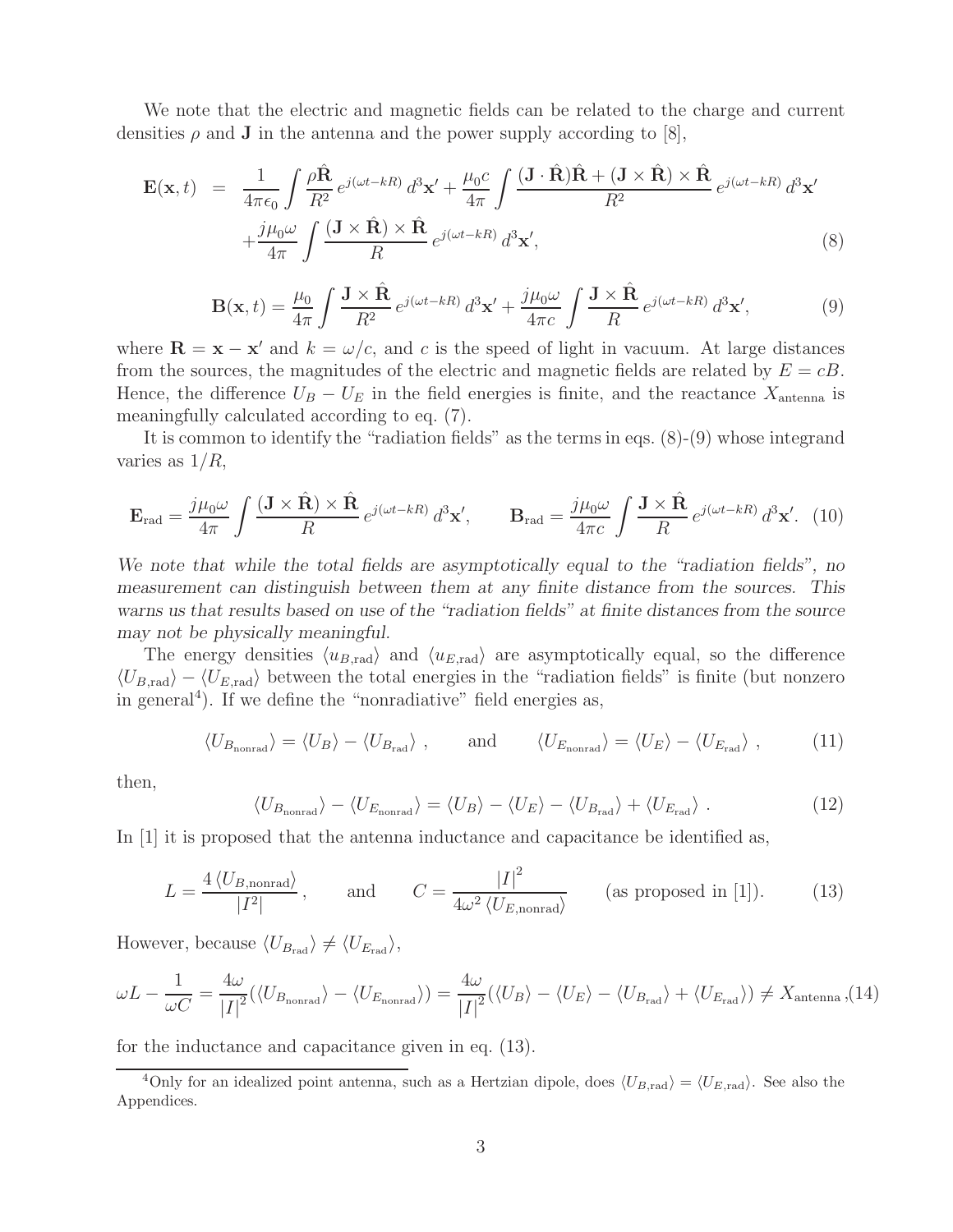While the concept of antenna impedance is well defined, the relation of that impedance to an inductance and a capacitance is ambiguous.<sup>5</sup> The latter are well defined only for antennas that are small compared to a wavelength, such that  $|E| \approx c|B|$  everywhere, and hence  $\langle U_{B_{\rm rad}} \rangle - \langle U_{E_{\rm rad}} \rangle \approx 0$ . In this case the capacitance and inductance of the antenna can be evaluated by quasistatic methods [11].

#### **3 Can We Identify Reactive Field Energy?**

The form of the antenna reactance found in eq. (7) suggests that we identify  $\langle U_B \rangle - \langle U_E \rangle$ as the time average of the reactive field energy [4, 6], in which case  $\langle u_B \rangle - \langle u_E \rangle$  is the (timeaverage) density of reactive field energy. $6$  Can we also identify,

$$
u_{\text{reactive}} = u_B - u_E = \frac{(Re\mathbf{B})^2}{2\mu_0} - \frac{\epsilon_0 (Re\mathbf{E})^2}{2}
$$
 (15)

as the instantaneous density of reactive field energy?<sup>7</sup> Because the energy densities  $u_{B,rad}$ and  $u_{E,\text{rad}}$  of the radiation fields are asymptotically equal the density of reactive field energy falls off faster than  $1/r^2$  from source charges and currents, and we infer that any flow of reactive field energy does not extend to "infinity".<sup>8</sup>

Writing the electric and magnetic fields as,

$$
\mathbf{E}(\mathbf{x},t) = \tilde{\mathbf{E}}(\mathbf{x})e^{j\omega t} = Re\tilde{\mathbf{E}}\cos\omega t - Im\tilde{\mathbf{E}}\sin\omega t + j(Im\tilde{\mathbf{E}}\cos\omega t + Re\tilde{\mathbf{E}}\sin\omega t),
$$
 (16)

$$
\mathbf{B}(\mathbf{x},t) = \tilde{\mathbf{B}}(\mathbf{x})e^{j\omega t} = Re\tilde{\mathbf{B}}\cos\omega t - Im\tilde{\mathbf{B}}\sin\omega t + j(Im\tilde{\mathbf{B}}\cos\omega t + Re\tilde{\mathbf{B}}\sin\omega t),
$$
 (17)

eq. (15) becomes,

$$
u_{\text{reactive}} = u_B - u_E = \frac{(Re\tilde{\mathbf{B}})^2 \cos^2 \omega t + (Im\tilde{\mathbf{B}})^2 \sin^2 \omega t - Re\tilde{\mathbf{B}} \cdot Im\tilde{\mathbf{B}} \sin 2\omega t}{2\mu_0} - \epsilon_0 \frac{(Re\tilde{\mathbf{E}})^2 \cos^2 \omega t + (Im\tilde{\mathbf{E}})^2 \sin^2 \omega t - Re\tilde{\mathbf{E}} \cdot Im\tilde{\mathbf{E}} \sin 2\omega t}{2}, (18)
$$

<sup>5</sup>The relation  $X_{\text{antenna}} = \omega L - 1/\omega C$  could be satisfied by defining  $L |I|^2 / 4 = \langle U_{B_{\text{nonrad}}} \rangle + \alpha (\langle U_{B_{\text{rad}}} \rangle \langle U_{E_{\rm rad}} \rangle$  and  $|I|^2/4\omega^2 C = \langle U_{E_{\rm nonrad}} \rangle + (\alpha - 1)(\langle U_{B_{\rm rad}} \rangle - \langle U_{E_{\rm rad}} \rangle)$  for any  $\alpha$ . One possible prescription is to take  $\alpha = 1$  if  $\langle U_{B_{\rm rad}} \rangle - \langle U_{E_{\rm rad}} \rangle \ge 0$ , and  $\alpha = 0$  if  $\langle U_{B_{\rm rad}} \rangle - \langle U_{E_{\rm rad}} \rangle < 0$ . An alternative [9] is to define  $L = (dX/d\omega + X/\omega)/2$  and  $C = 2/\omega^2 (dX/d\omega - X/\omega)$ . However, the utility of any such choice is limited in that the capacitance and inductance could only be calculated via integrals of the fields, which requires knowledge of the charges and currents in the system. If these are known (via a computer program such as NEC4 [10] given the terminal voltage V), the (complex) terminal current I is known and the terminal impedance can be directly calculated as  $Z_{\text{antenna}} = V/I$ .<br><sup>6</sup>See [12] for discussion of the relation between reactive field energy and the Q of a resonant circuit.

<sup>7</sup>A different definition of "reactive field energy" is advocated in [13],  $u'_{\text{reactive}} = \sqrt{u_{\text{field}}^2 - S^2/c^2}$  $\epsilon_0\sqrt{(E^2-c^2B^2)^2/4+(\mathbf{E}\cdot c\mathbf{B})^2}=\sqrt{u_{\text{reactive}}^2+(\epsilon_0\mathbf{E}\cdot c\mathbf{B})^2}$ , where  $u'_{\text{reactive}}/c^2$  is identified with the density of "inertia" in the electromagnetic field. However, this implies that any system "at rest" with a nonzero Poynting vector (such as a battery connected to a resistor) does not obey Einstein's relation  $E = mc^2$  [14]. Furthermore, such systems would contain "nonreactive" field energy associated with the Poynting vector, which latter flows from one part of the system to another, which seems to be "reactive".

<sup>8</sup>The so-called radiation fields contribute to reactive field energy (15), as shown in Appendix B below.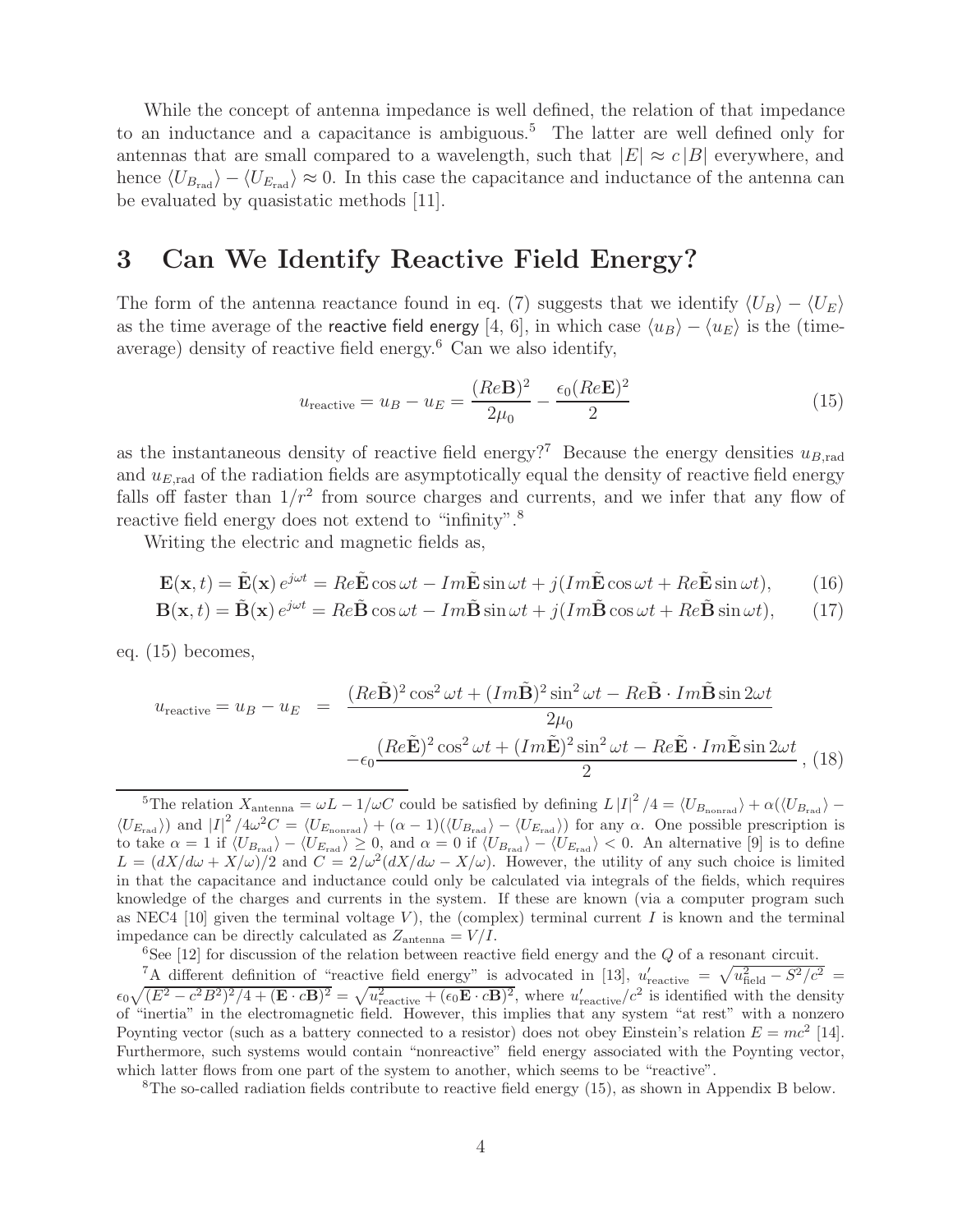whose time average is,

$$
\langle u_{\text{reactive}} \rangle = \frac{\left| \tilde{\mathbf{B}} \right|^2}{4\mu_0} - \frac{\epsilon_0 \left| \tilde{\mathbf{E}} \right|^2}{4} = \frac{| \mathbf{B} |^2}{4\mu_0} - \frac{\epsilon_0 |\mathbf{E} |^2}{4}.
$$
 (19)

For definition (15) to be consistent we should also be able to identify a part,  $S_{\text{reactive}}$ , of the (real) Poynting vector  $\mathbf{S} = Re\mathbf{E} \times Re\mathbf{B}/\mu_0$  that obeys Poynting's theorem in the form,

$$
\nabla \cdot \mathbf{S}_{\text{reactive}} = -\frac{\partial u_{\text{reactive}}}{\partial t} - Re \mathbf{E} \cdot Re \mathbf{J},\tag{20}
$$

where **J** is the current density. From (18) we find,

$$
-\frac{\partial u_{\text{reactive}}}{\partial t} = = \omega \frac{[(Re\tilde{\mathbf{B}})^2 - (Im\tilde{\mathbf{B}})^2] \sin 2\omega t + 2Re\tilde{\mathbf{B}} \cdot Im\tilde{\mathbf{B}} \cos 2\omega t}{2\mu_0} -\epsilon_0 \omega \frac{[(Re\tilde{\mathbf{E}})^2 - (Im\tilde{\mathbf{E}})^2] \sin 2\omega t - 2Re\tilde{\mathbf{E}} \cdot Im\tilde{\mathbf{E}} \cos 2\omega t}{2}, \quad (21)
$$

which has terms of time dependence  $\cos 2\omega t$  and  $\sin 2\omega t$ .<sup>9</sup>

If we apply eq. (4) to a volume that does not contain any currents or the power source we obtain,

$$
\oint Im\tilde{\mathbf{S}} \cdot d\mathbf{Area} = -2\omega(\langle U_B \rangle - \langle U_E \rangle). \tag{22}
$$

Equation (22) suggests that the imaginary part of the complex Poynting vector (1) is related to the flow of reactive field energy, in that we have come to associate the Poynting vector with flow of electromagnetic field energy. This relation is not immediately evident in that the reactive field energy  $\langle U_B \rangle - \langle U_E \rangle$  is constant in time, and cannot be said to flow.

The (real) Poynting vector is, recalling eqs. (16)-(17),

$$
\mathbf{S} = \frac{Re\mathbf{E} \times Re\mathbf{B}}{\mu_0} = \frac{(Re\tilde{\mathbf{E}}\cos\omega t - Im\tilde{\mathbf{E}}\sin\omega t) \times (Re\tilde{\mathbf{B}}\cos\omega t - Im\tilde{\mathbf{B}}\sin\omega t)}{\mu_0}
$$
  
= 
$$
\frac{Re\tilde{\mathbf{E}} \times Re\tilde{\mathbf{B}} + Im\tilde{\mathbf{E}} \times Im\tilde{\mathbf{B}}}{2\mu_0} + \frac{Re\tilde{\mathbf{E}} \times Re\tilde{\mathbf{B}} - Im\tilde{\mathbf{E}} \times Im\tilde{\mathbf{B}}}{2\mu_0}\cos 2\omega t
$$
  

$$
-\frac{Re\tilde{\mathbf{E}} \times Im\tilde{\mathbf{B}} + Im\tilde{\mathbf{E}} \times Re\tilde{\mathbf{B}}}{2\mu_0}\sin 2\omega t,
$$
(23)

and the complex Poynting vector is,

$$
\tilde{\mathbf{S}} = \frac{\mathbf{E} \times \mathbf{B}^*}{2\mu_0} = [Re\tilde{\mathbf{E}}\cos\omega t - Im\tilde{\mathbf{E}}\sin\omega t + j(Im\tilde{\mathbf{E}}\cos\omega t + Re\tilde{\mathbf{E}}\sin\omega t)]
$$
  

$$
\times \frac{Re\tilde{\mathbf{B}}\cos\omega t - Im\tilde{\mathbf{B}}\sin\omega t - j(Im\tilde{\mathbf{B}}\cos\omega t + Re\tilde{\mathbf{B}}\sin\omega t)}{2\mu_0}
$$
  

$$
= \frac{Re\tilde{\mathbf{E}} \times Re\tilde{\mathbf{B}} + Im\tilde{\mathbf{E}} \times Im\tilde{\mathbf{B}}}{2\mu_0} - j\frac{Re\tilde{\mathbf{E}} \times Im\tilde{\mathbf{B}} + Im\tilde{\mathbf{E}} \times Re\tilde{\mathbf{B}}}{2\mu_0}.
$$
 (24)

<sup>&</sup>lt;sup>9</sup>The presence of terms of frequency  $2\omega$  in the Poynting vector **S** and in  $\partial u/\partial t$  seems disconcerting to many people, some of whom chose to ignore the time dependence of these quantities, which are quadratic in the fields and so "naturally" include second-harmonic terms.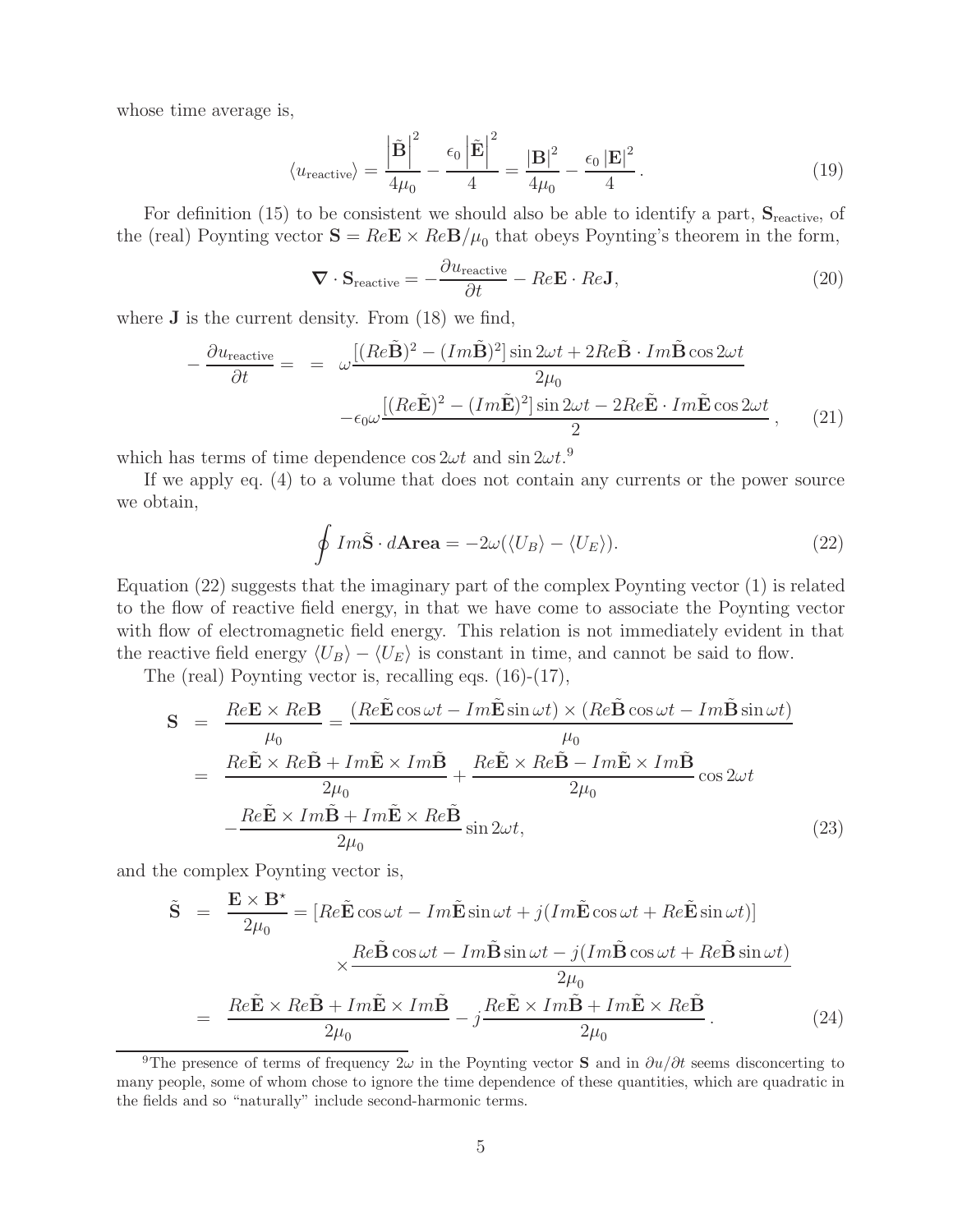Hence, the imaginary part of the complex Poynting vector,  $Im\ddot{S}$ , is the coefficient of the term in the real Poynting vector **S** that varies as  $\sin 2\omega t$ . However, we cannot consistently identify this term with the "reactive" part of the (real) Poynting vector, in that its divergence would also have time dependence sin  $2\omega t$  while  $\partial u_{\text{reactive}}/\partial t$  of eq. (21) has a term of time dependence  $\cos 2\omega t$ .

This leaves us without a crisp physical interpretation of  $Im\tilde{S}$ , and without a fully consistent identification of reactive field energy. Such difficulties are typical of attempts to partition quadratic quantities like field energy and Poynting flux. See also the discussion in [15] and in Appendix B below.

#### **A Appendix: Hertzian (Electric) Dipole**

We consider a single charge  $q$  that oscillates in vacuum about the origin with (complex) oscillating dipole moment **p** =  $-p\hat{z}$  and amplitude small compared to the wavelength  $\lambda$  =  $2\pi c/\omega$ . Then, in spherical coordinates  $(r, \theta, \phi)$ , the electromagnetic fields are the real parts of the complex quantities,<sup>10</sup>

$$
\mathbf{E} = -k^2 p(\hat{\mathbf{r}} \times \hat{\mathbf{p}}) \times \hat{\mathbf{r}} \frac{e^{j(\omega t - kr)}}{4\pi\epsilon_0 r} - p[3(\hat{\mathbf{p}} \cdot \hat{\mathbf{r}})\hat{\mathbf{r}} - \hat{\mathbf{p}}] \left(\frac{1}{r^3} + \frac{jk}{r^2}\right) \frac{e^{j(\omega t - kr)}}{4\pi\epsilon_0}
$$
  
\n
$$
= k^2 p \left(1 - \frac{j}{kr} - \frac{1}{k^2 r^2}\right) \frac{e^{j(\omega t - kr)}}{4\pi\epsilon_0 r} \sin \theta \hat{\boldsymbol{\theta}} - k^2 p \left(\frac{j}{kr} + \frac{1}{k^2 r^2}\right) \frac{e^{j(\omega t - kr)}}{2\pi\epsilon_0 r} \cos \theta \hat{\mathbf{r}}, (25)
$$
  
\n
$$
\mathbf{B} = \frac{\mu_0 c k^2 p}{4\pi} (\hat{\mathbf{r}} \times \hat{\mathbf{p}}) \left(\frac{1}{r} + \frac{1}{jkr^2}\right) e^{j(\omega t - kr)}
$$
  
\n
$$
= \frac{\mu_0 c k^2 p}{4\pi} \left(1 - \frac{j}{kr}\right) \frac{e^{j(\omega t - kr)}}{r} \sin \theta \hat{\boldsymbol{\phi}}.
$$
 (26)

#### **A.1 Poynting Vector**

The complex Poynting vector of eq. (1) is,

$$
\tilde{\mathbf{S}} = \frac{\mathbf{E} \times \mathbf{B}^{\star}}{2\mu_0} = \frac{ck^4 p^2 \sin^2 \theta}{32\pi^2 \epsilon_0 r^2} \left(1 + \frac{j}{k^3 r^3}\right) \hat{\mathbf{r}} + j \frac{ck^3 p^2 \sin 2\theta}{32\pi^2 \epsilon_0 r^3} \left(1 + \frac{1}{k^2 r^2}\right) \hat{\boldsymbol{\theta}}.\tag{27}
$$

The real part of the complex Poynting vector is the time-averaged Poynting vector,

$$
\langle \mathbf{S} \rangle = Re\tilde{\mathbf{S}} = \frac{ck^4 p^2 \sin^2 \theta}{32\pi^2 \epsilon_0 r^2} \hat{\mathbf{r}},\tag{28}
$$

which is purely radial, and varies as  $1/r^2$ , corresponding to a conserved flow of energy out from the nominally point, oscillating dipole.

The imaginary part of the complex Poynting vector is,

$$
Im\tilde{\mathbf{S}} = \frac{ck^4p^2\sin^2\theta}{32\pi^2\epsilon_0r^2}\frac{1}{k^3r^3}\hat{\mathbf{r}} + \frac{ck^4p^2\sin 2\theta}{32\pi^2\epsilon_0r^2}\left(\frac{1}{kr} + \frac{1}{k^3r^3}\right)\hat{\boldsymbol{\theta}}.\tag{29}
$$

<sup>&</sup>lt;sup>10</sup>See, for example, sec. 9.2 of [16], with the convention that j of electrical engineering equals  $-i$  of physics.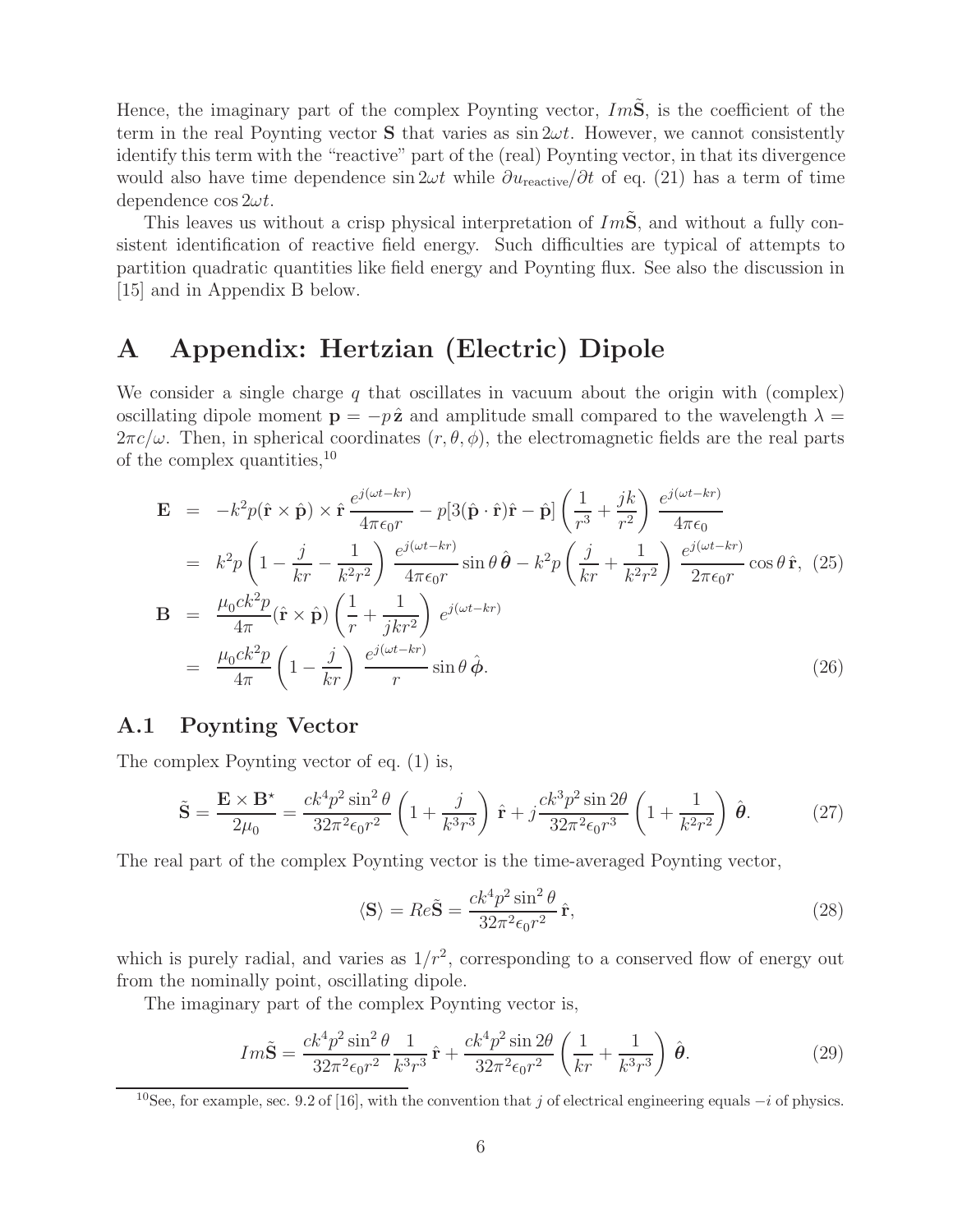To assess the possible physical significance of eq. (28), we consider the actual Poynting vector,  $\mathbf{S} = \mathbf{E} \times \mathbf{B}/\mu_0$ , where the fields **E** and **B** are real, *i.e.*, the real parts of eqs. (25)-(26),

$$
\mathbf{E} = k^2 p \left( 1 - \frac{1}{k^2 r^2} \right) \frac{\cos(\omega t - kr)}{4\pi \epsilon_0 r} \sin \theta \, \hat{\boldsymbol{\theta}} + \frac{k^2 p}{kr} \frac{\sin(\omega t - kr)}{4\pi \epsilon_0 r} \sin \theta \, \hat{\boldsymbol{\theta}} \n+ \frac{k^2 p}{kr} \frac{\sin(\omega t - kr)}{2\pi \epsilon_0 r} \cos \theta \, \hat{\mathbf{r}} - \frac{k^2 p}{k^2 r^2} \frac{\cos(\omega t - kr)}{2\pi \epsilon_0 r} \cos \theta \, \hat{\mathbf{r}},
$$
\n(30)

$$
\mathbf{B} = \frac{\mu_0 c k^2 p}{4\pi} \frac{\cos(\omega t - kr)}{r} \sin \theta \,\hat{\boldsymbol{\phi}} + \frac{\mu_0 c k^2 p}{4\pi kr} \frac{\sin(\omega t - kr)}{r} \sin \theta \,\hat{\boldsymbol{\phi}}.\tag{31}
$$

$$
\mathbf{S} = \frac{ck^4 p^2 \sin^2 \theta}{16\pi^2 \epsilon_0 r^2} \left[ \left( 1 - \frac{1}{k^2 r^2} \right) \cos^2(\omega t - kr) + \frac{1}{k^2 r^2} \sin^2(\omega t - kr) \right. \\
\left. \left( \frac{2}{kr} - \frac{1}{k^3 r^3} \right) \cos(\omega t - kr) \sin(\omega t - kr) \right] \hat{\mathbf{r}} \\
+ \frac{ck^4 p^2 \sin 2\theta}{16\pi^2 \epsilon_0 r^2} \left[ -\frac{1}{k^2 r^2} \cos^2(\omega t - kr) + \frac{1}{k^2 r^2} \sin^2(\omega t - kr) \right. \\
\left. + \left( \frac{1}{kr} - \frac{1}{k^3 r^3} \right) \cos(\omega t - kr) \sin(\omega t - kr) \right] \hat{\boldsymbol{\theta}} \\
= \frac{ck^4 p^2 \sin^2 \theta}{16\pi^2 \epsilon_0 r^2} \left[ \cos^2(\omega t - kr) - \frac{\cos 2(\omega t - kr)}{k^2 r^2} + \left( \frac{1}{kr} - \frac{1}{2k^3 r^3} \right) \sin 2(\omega t - kr) \right] \hat{\mathbf{r}} \\
+ \frac{ck^4 p^2 \sin 2\theta}{16\pi^2 \epsilon_0 r^2} \left[ -\frac{\cos 2(\omega t - kr)}{k^2 r^2} + \frac{1}{2} \left( \frac{1}{kr} - \frac{1}{k^3 r^3} \right) \sin 2(\omega t - kr) \right] \hat{\boldsymbol{\theta}}.
$$
\n(32)

The time average of eq. (32) is the same as eq. (28) as expected, but the full time-dependent flow of energy in the electromagnetic field, as described by eq. (32) is much more complicated than eq. (29). This reinforces that the imaginary part of the complex Poynting vector has no clear physical significance.

#### **A.2 Field Energy**

The density  $u_E$  of energy in the electric field follows from eq. (30) as,

$$
u_E(r, \theta, t) = \frac{\epsilon_0 E^2}{2} = \frac{k^4 p^2}{32\pi^2 \epsilon_0 r^2} \left\{ \left[ \left( 1 - \frac{1}{k^2 r^2} \right)^2 \cos^2(\omega t - kr) + \left( 1 - \frac{1}{k^2 r^2} \right) \frac{\sin 2(\omega t - kr)}{kr} + \frac{\sin^2(\omega t - kr)}{k^2 r^2} \right] \sin^2 \theta + \left[ \frac{4 \sin^2(\omega t - kr)}{k^2 r^2} - \frac{4 \sin 2(\omega t - kr)}{kr} + \frac{4 \cos^2(\omega t - kr)}{k^4 r^4} \right] \cos^2 \theta \right\}. \tag{33}
$$

It may be of interest to consider the energy density in a spherical shell of radius  $r$ ,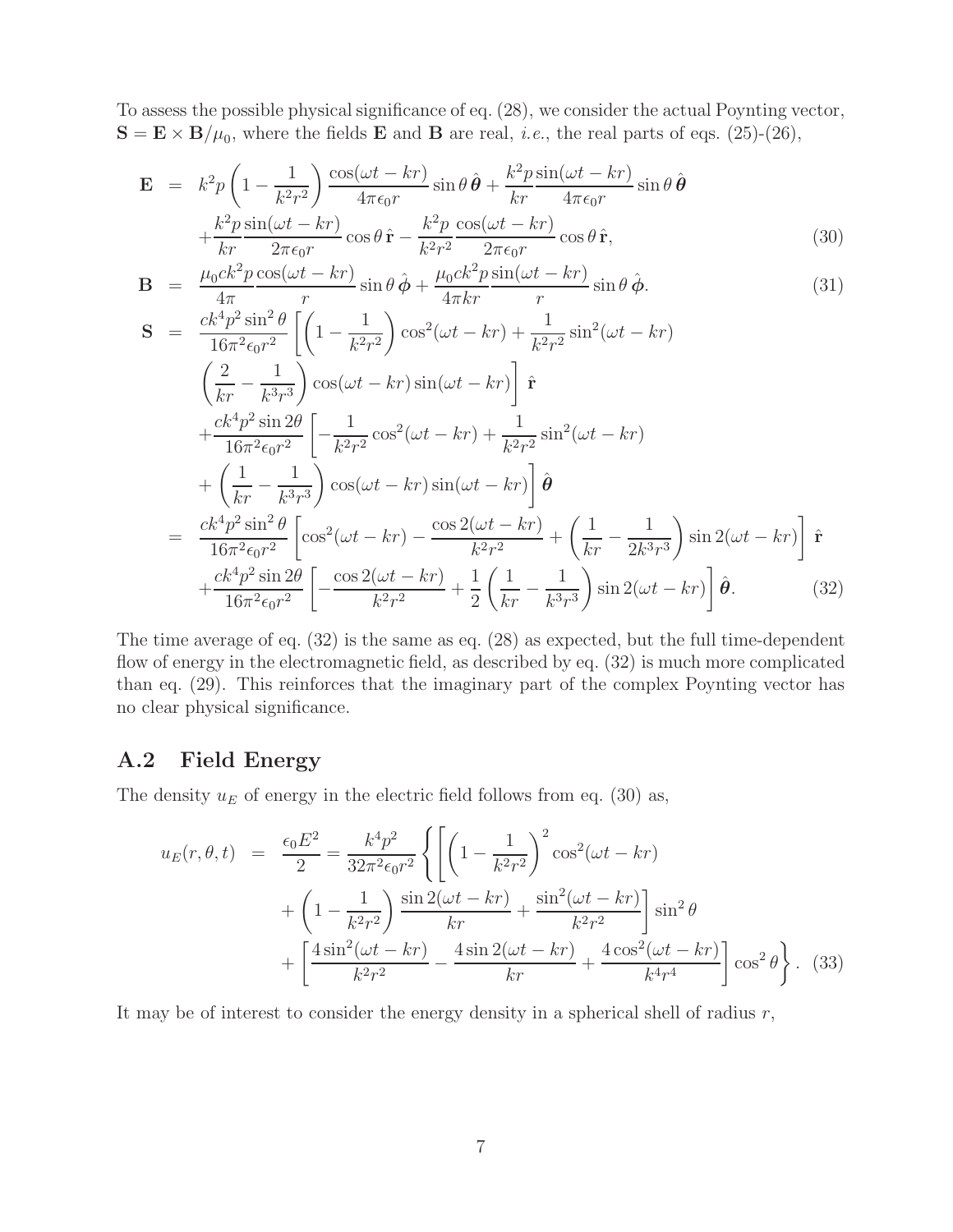$$
u_E(r,t) = 4\pi r^2 \int u_E d\Omega = \frac{k^4 p^2}{3\epsilon_0} \left[ \left( 1 - \frac{2}{k^2 r^2} + \frac{3}{k^4 r^4} \right) \cos^2(\omega t - kr) - \left( 1 + \frac{1}{k^2 r^2} \right) \frac{\sin 2(\omega t - kr)}{kr} + \frac{3 \sin^2(\omega t - kr)}{k^2 r^2} \right].{(34)}
$$

The time average of this is,

$$
\langle u_E(r) \rangle = \frac{k^4 p^2}{6\epsilon_0} \left( 1 + \frac{1}{k^2 r^2} + \frac{3}{k^4 r^4} \right). \tag{35}
$$

Similarly, the density  $u_B$  of energy in the magnetic field is,

$$
u_B = \frac{B^2}{2\mu_0} = \frac{k^4 p^2}{32\pi^2 \epsilon_0} \left[ \frac{\cos^2(\omega t - kr)}{r^2} + \frac{\sin 2(\omega t - kr)}{k^3 r^3} + \frac{\sin^2(\omega t - kr)}{k^4 r^4} \right] \sin^2 \theta, \tag{36}
$$

$$
u_B(r) = 4\pi r^2 \int u_B d\Omega = \frac{k^4 p^2}{3\epsilon_0} \left[ \cos^2(\omega t - kr) + \frac{\sin 2(\omega t - kr)}{kr} + \frac{\sin^2(\omega t - kr)}{k^2 r^2} \right] (37)
$$

$$
\langle u_B(r) \rangle = \frac{k^4 p^2}{6\epsilon_0} \left( 1 + \frac{1}{k^2 r^2} \right). \tag{38}
$$

If we suppose that the reactive energy density is given by eq. (15) (or by the negative of this), then we could have a simple result for its time average,

$$
\langle u_{\text{reactive}}(r) \rangle = \langle u_E(r) \rangle - \langle u_B(r) \rangle = \frac{p^2}{3\epsilon_0 r^4} \,. \tag{39}
$$

However, the instantaneous (radial) reactive energy density would be,

$$
u_{\text{reactive}}(r,t) = u_E(r,t) - u_B(r,t)
$$
  
=  $\frac{k^4 p^2}{3\epsilon_0} \left[ \frac{3 \cos^2(\omega t - kr)}{k^4 r^4} - \left( 2 + \frac{1}{k^2 r^2} \right) \frac{\sin 2(\omega t - kr)}{kr} - \frac{2 \cos 2(\omega t - kr)}{k^2 r^2} \right], (40)$ 

which suffers from the issues discussed in sec.  $3$  above.<sup>11</sup>

# **B Appendix: Radiation Field Energy of a Pair of Oscillating Point Dipoles**

We consider a system of only two charges,  $q_1$  and  $q_2$ , at (average) positions  $\mathbf{x}_1$  and  $\mathbf{x}_2$ , with (complex) oscillating dipole moments **p**<sup>1</sup> and **p**2. Then,

$$
\mathbf{E}(\mathbf{x},t) = k^2 p_1(\hat{\mathbf{r}}_1 \times \hat{\mathbf{p}}_1) \times \hat{\mathbf{r}}_1 \frac{e^{j(\omega t - k r_1)}}{4\pi\epsilon_0 r_1} + p_1[3(\hat{\mathbf{p}}_1 \cdot \hat{\mathbf{r}}_1)\hat{\mathbf{r}}_1 - \hat{\mathbf{p}}_1] \left(\frac{1}{r_1^3} + \frac{jk}{r_1^2}\right) \frac{e^{j(\omega t - k r_1)}}{4\pi\epsilon_0} (41)
$$

 $11$ If one ignores the difficulties of interpretation of the time-dependent expression  $(40)$ , the time-average result (39) seems appealing, as on p. 17 of [17].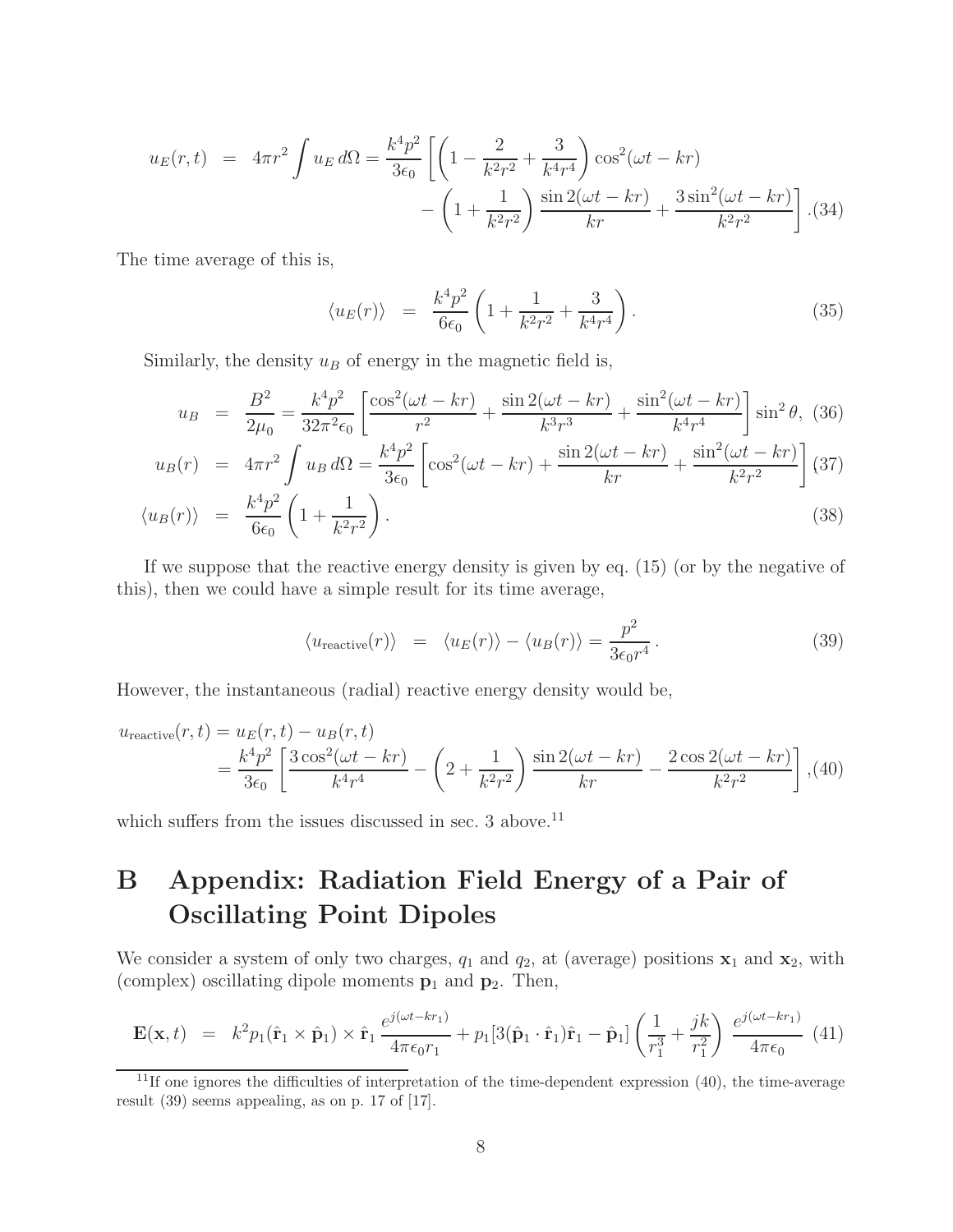$$
+k^{2}p_{1}(\hat{\mathbf{r}}_{2} \times \hat{\mathbf{p}}_{2}) \times \hat{\mathbf{r}}_{2} \frac{e^{j(\omega t - kr_{2})}}{4\pi\epsilon_{0}r_{2}} + p_{2}[3(\hat{\mathbf{p}}_{2} \cdot \hat{\mathbf{r}}_{2})\hat{\mathbf{r}}_{2} - \hat{\mathbf{p}}_{2}] \left(\frac{1}{r_{2}^{3}} + \frac{jk}{r_{2}^{2}}\right) \frac{e^{j(\omega t - kr_{2})}}{4\pi\epsilon_{0}},
$$
  
\n
$$
\mathbf{B}(\mathbf{x}, t) = \frac{\mu_{0}ck^{2}p_{1}}{4\pi}(\hat{\mathbf{r}}_{1} \times \hat{\mathbf{p}}_{1}) \left(\frac{1}{r_{1}} + \frac{1}{jkr_{1}^{2}}\right) e^{j(\omega t - kr_{1})} + \frac{\mu_{0}ck^{2}p_{2}}{4\pi}(\hat{\mathbf{r}}_{2} \times \hat{\mathbf{p}}_{2}) \left(\frac{1}{r_{2}} + \frac{1}{jkr_{2}^{2}}\right) e^{j(\omega t - kr_{2})},
$$
\n(42)

where  $\mathbf{r}_j = \mathbf{x} - \mathbf{x}_j$ . The radiation fields are,

$$
\mathbf{E}_{\rm rad}(\mathbf{x},t) = k^2 p_1(\hat{\mathbf{r}}_1 \times \hat{\mathbf{p}}_1) \times \hat{\mathbf{r}}_1 \frac{e^{j(\omega t - k r_1)}}{4\pi\epsilon_0 r_1} + k^2 p_1(\hat{\mathbf{r}}_2 \times \hat{\mathbf{p}}_2) \times \hat{\mathbf{r}}_2 \frac{e^{j(\omega t - k r_2)}}{4\pi\epsilon_0 r_2}, \quad (43)
$$

$$
\mathbf{B}_{\rm rad}(\mathbf{x},t) = \mu_0 c k^2 p_1(\hat{\mathbf{r}}_1 \times \hat{\mathbf{p}}_1) \frac{e^{j(\omega t - k r_1)}}{4\pi r_1} + \mu_0 c k^2 p_2(\hat{\mathbf{r}}_2 \times \hat{\mathbf{p}}_2) \frac{e^{j(\omega t - k r_2)}}{4\pi r_2}.
$$
 (44)

The corresponding time-average field-energy densities are,

$$
\langle u_{E_{\text{rad}}} \rangle = \frac{\epsilon_0 |E_{\text{rad}}|^2}{4} = \frac{k^4 p_1^2 (1 - |\hat{\mathbf{r}}_1 \cdot \hat{\mathbf{p}}_1|^2)}{64\pi^2 \epsilon_0 r_1^2} + \frac{k^4 p_2^2 (1 - |\hat{\mathbf{r}}_2 \cdot \hat{\mathbf{p}}_2|^2)}{64\pi^2 \epsilon_0 r_2^2} + \frac{k^4}{32\pi^2 \epsilon_0 r_1 r_2} Re \{ p_1 p_2^* e^{jk(r_2 - r_1)} [\hat{\mathbf{p}}_1 \cdot \hat{\mathbf{p}}_2^* - (\hat{\mathbf{r}}_1 \cdot \hat{\mathbf{p}}_1) (\hat{\mathbf{r}}_1 \cdot \hat{\mathbf{p}}_2^*) - (\hat{\mathbf{r}}_2 \cdot \hat{\mathbf{p}}_1) (\hat{\mathbf{r}}_2 \cdot \hat{\mathbf{p}}_2^*) + (\hat{\mathbf{r}}_1 \cdot \hat{\mathbf{p}}_1) (\hat{\mathbf{r}}_2 \cdot \hat{\mathbf{p}}_2^*) (\hat{\mathbf{r}}_1 \cdot \hat{\mathbf{r}}_2)] \}, \qquad (45)
$$
  

$$
\langle u_{B_{\text{rad}}} \rangle = \frac{|B_{\text{rad}}|^2}{4\mu_0} = \frac{k^4 p_1^2 (1 - |\hat{\mathbf{r}}_1 \cdot \hat{\mathbf{p}}_1|^2)}{64\pi^2 \epsilon_0 r_1^2} + \frac{k^4 p_2^2 (1 - |\hat{\mathbf{r}}_2 \cdot \hat{\mathbf{p}}_2|^2)}{64\pi^2 \epsilon_0 r_2^2} + \frac{k^4}{32\pi^2 \epsilon_0 r_1 r_2} Re \{ p_1 p_2^* e^{jk(r_2 - r_1)} [(\hat{\mathbf{r}}_1 \cdot \hat{\mathbf{r}}_2)(\hat{\mathbf{p}}_1 \cdot \hat{\mathbf{p}}_2^*) - (\hat{\mathbf{r}}_1 \cdot \hat{\mathbf{p}}_2^*) (\hat{\mathbf{r}}_2 \cdot \hat{\mathbf{p}}_1)] \}.
$$
 (46)

In general,  $\langle u_{B_{rad}} \rangle \neq \langle u_{E_{rad}} \rangle$ , but in the far zone they become equal since  $\hat{\mathbf{r}}_1 = \hat{\mathbf{r}}_2$  there. Hence, radiation field energy contributes to reactive field energy according to the definition of eq. (15).

## **References**

- [1] Wen Geyi, P. Jarmuszewski and Y. Qi, *The Foster Reactance Theorem for Antennas and Radiation* Q, IEEE Trans. Ant. Prop. **48**, 401 (2000), http://kirkmcd.princeton.edu/examples/EM/geyi\_ieeetap\_48\_401\_00.pdf
- [2] W.R. Smythe, *Static and Dynamic Electricity* (McGraw-Hill, 1939), http://kirkmcd.princeton.edu/examples/EM/smythe\_50.pdf
- [3] J.A. Stratton *Electromagnetic Theory* (McGraw-Hill, 1941), http://kirkmcd.princeton.edu/examples/EM/stratton\_electromagnetic\_theory.pdf
- [4] J. Aharoni, *Antennae* (Clarendon Press, 1946), http://kirkmcd.princeton.edu/examples/EM/aharoni\_sec5.pdf